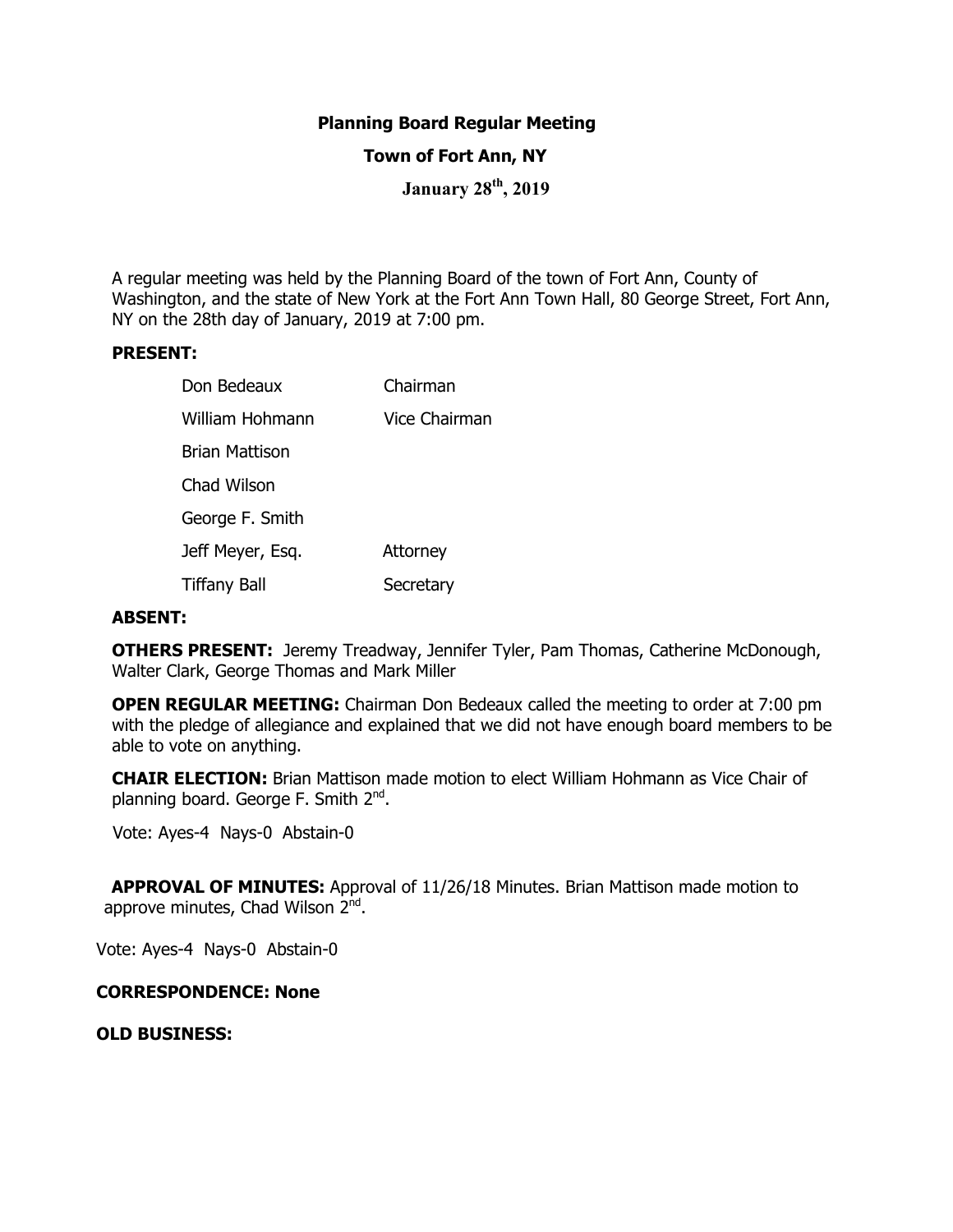### **NEW BUSINESS: Walter Clark Subdivision:**

Don Bedeaux: "How far up 149 are you?" Mr. Clark: "Only about 1 mile, it is by the brick houses." Brian Mattison: " Is it clay soil?" Mr. Clark: "No, it's all sand." Brian Mattison made motion to move to public hearing, George F. Smith seconded.

Vote: Ayes-4 Nays-0 Abstain-0

## **George Thomas Subdivision:**

Don Bedeaux: "In regards to the right of ways, you will need to have it notated on your deed who will maintain etc." Mr. Thomas: "There hasn't been any sale yet." Don Bedeaux: "Then it would have to be included on the mylar." Brian Mattison: "So is your plan to keep the 85 acres and then sell the rest at some point?" Mr Thomas: "Yes." Jeff Meyer: "The board usually requires road frontage." Mr Thomas: "Why do I need to have road frontage if I have a right of way?" Bill Hohmann: "It is something that has become an issue for others in the past." Jeff Meyer: "You can give him a variance from the requirement as long as there is an easement." Bill Hohmann: "Mr Thomas will need a utility easement & right of way in the deed." Brian Mattison made motion to move to public hearing for next month with adjustments. Chad Wilson seconded.

Vote: Ayes-4 Nays-0 Abstain-0

# **Christopher Tyler Subdivision:**

Brian Mattison: "So you are looking to separate 100 acres off right?" Don Bedeaux: "Is there road frontage?" Mrs. Tyler: "Yes." Brian Mattison made motion to move to public hearing, Chad Wilson seconded.

Vote: Ayes-4 Nays-0 Abstain-0

# **PUBLIC HEARING:**

Jeremy Treadway Wedding Barn: Don: " Does the public have any concerns about Mr. Treadway's plans to add a barn to his property?" Audience: Silent Bill Hohmann made motion to close public hearing, Brian Mattison seconded.

Vote: Ayes-4 Nays-0 Abstain-0